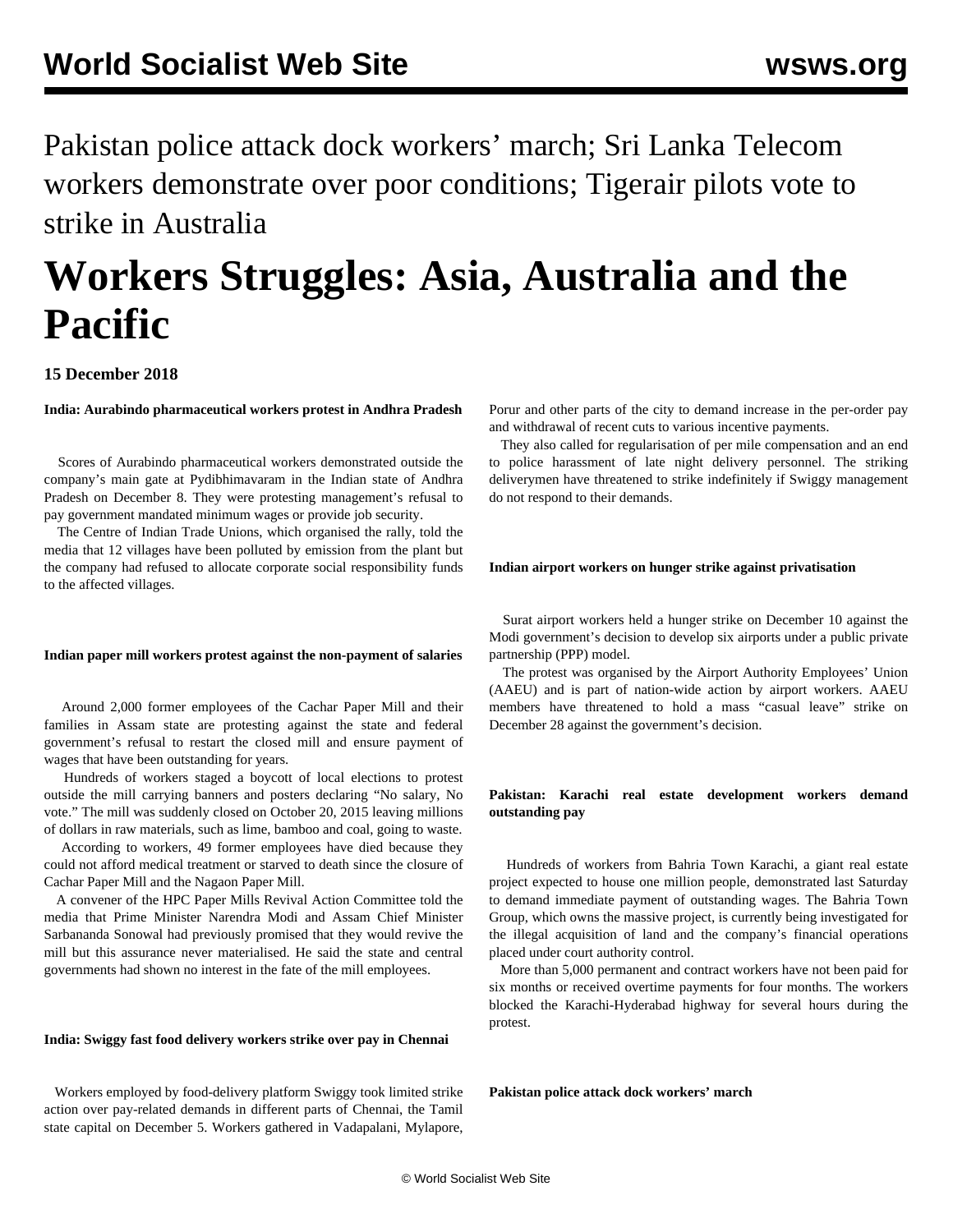Demonstrating Port Qasim Authority workers were attacked by the police using batons and water cannons in Karachi last Sunday during a march to Government House. The workers were demanding the payment of five months' outstanding wages and benefits. They have been protesting outside the Karachi Press Club for the past two months.

 The private operators of berths at Port Qasim, Pakistan's second busiest port, do not provide permanent jobs or pay decent wages and allowances for those employed in the dangerous and backbreaking work.

 Protesting workers chanted slogans denouncing government authorities for disregarding safety violations and failing to regulate working conditions. Port Qasim workers receive less than the meagre 8,000 rupees (\$57.20) per month paid to Port of Karachi employees.

#### **Bangladesh port workers strike for unpaid wages**

 Benapole port contract workers in Jessore District walked out on strike for three consecutive days this month to demand payment of five months' outstanding wages. They returned to work after December 11, following assurance by the Bangladesh Land Port Authority (BLPA) that all monies would be paid within a week.

 The workers are employed by the SIS Logistical Systems contracting company to loading and unload of heavy goods. SIS Logistical Systems that BLPA suspend payments after the expiration of its contract. The dispute between and the contracting company and BLPA is being heard in the High Court. The port handles exports and imports of machinery and goods for factories, industries and garments.

#### **Sri Lanka Telecom workers demonstrate over poor conditions**

 Around 200 Sri Lanka Telecom (SLT) workers protested near the company's head office in Colombo on December 12 to demanding outstanding pay increase increments and other incentives. The demonstration was called by Sri Lanka Telecom Employees Union (SLTEU).

 Protestors said that incentive payments for medicine, transport, bonuses and etc. had been cut for middle- and lower-scale workers while special privileges were given to a few top-level employees.

 According to workers, basic salary scales of a group of contractual workers, recently given permanent jobs, have been reduce to almost half the usual basic salary of SLT permanent workers.

#### **Sri Lanka health workers protest outside provincial council office**

 Uva health workers, including medical officers, nurses and junior staff, demonstrated in front of the Uva Provincial council on December 12 to demand payment of outstanding overtime.

 Chief Minister Chamara Sampath told the protesting workers that the council was awaiting parliamentary approval for the payments but it had been held up by the ongoing government crisis in Sri Lanka. Workers refused to accept this "explanation" and after discussions with the chief minister decided to occupy the provincial council office for several hours.

#### **Queensland rail haulage workers strike**

 Up to 1,000 Queensland rail workers employed by coal hauler Aurizon were due to strike for 11 days starting yesterday. Miners companies, such as BHP Billiton, Glencore, Anglo-American and Peabody Energy, use Aurizon's four major railways in Queensland to transport coal from Bowen Basin to ports on Australia's east coast.

 The stoppage follows a breakdown in negotiations for new work agreements covering members of the Rail Train and Bus Union, the Electrical Trades Union, the Australian Manufacturing Workers Union and the Australian Federated Union of Locomotive Employees (AFULE).

 An AFULE spokesman said major disputes were over Aurizon's refusal to back pay any negotiated wage increase, rostering, proposed changes to the "voluntary" redundancy scheme and changes to the dispute procedures, including removal of "arbitration."

#### **Tigerair pilots in Australia vote for strike action**

 Pilots from Tigerair Australia have voted overwhelmingly for industrial action starting December 21 in a dispute over a new enterprise agreement. They have not received a pay increase for two years.

 A spokesman from the Australian Federation of Air Pilots (AFAP) said pilots will refuse to fly jets with minor, non-safety related defects, refuse to start work within 90 minutes of being called in from stand-by and conduct in-air go-slows.

 Tigerair (owned by Virgin Australia) and the AFAP will go before the Fair Work Commission (FWC) for conciliation next week. The AFAP represents the majority of Tigerair's 200 pilots. VIPA, another union which represents about 50 Tigerair pilots, has applied to the FWC for permission to take protected industrial action.

#### **Unions call off Air New Zealand strike**

 A planned strike by almost 1,000 Air New Zealand engineers, logistics workers and other staff was cancelled late on Wednesday, after Prime Minister Jacinda Ardern reportedly urged the partly state-owned company and the two trade unions involved to reach an agreement.

 The unions, E Tu and the Aviation and Marine Engineers Association, cancelled the three-day strike which was scheduled for December 21–23, the busiest days of the year for air travel. The union bureaucracy made the decision without any democratic participation from workers.

 Workers had voted overwhelmingly to strike after rejecting an offer of a 2 percent pay increase, about the same as the rate of inflation, followed by a further 3 percent in 12 months. In addition to the pay freeze, workers were unhappy with the company's proposals to cut overtime rates. An E Tu spokesman told the media workers would vote next week on the new offer, details of which have not been made public.

#### **First Union stops fuel tanker strike**

 On Thursday, First Union announced it was calling off a planned fiveday strike by 180 fuel tanker drivers employed by Pacific Fuel Haul,